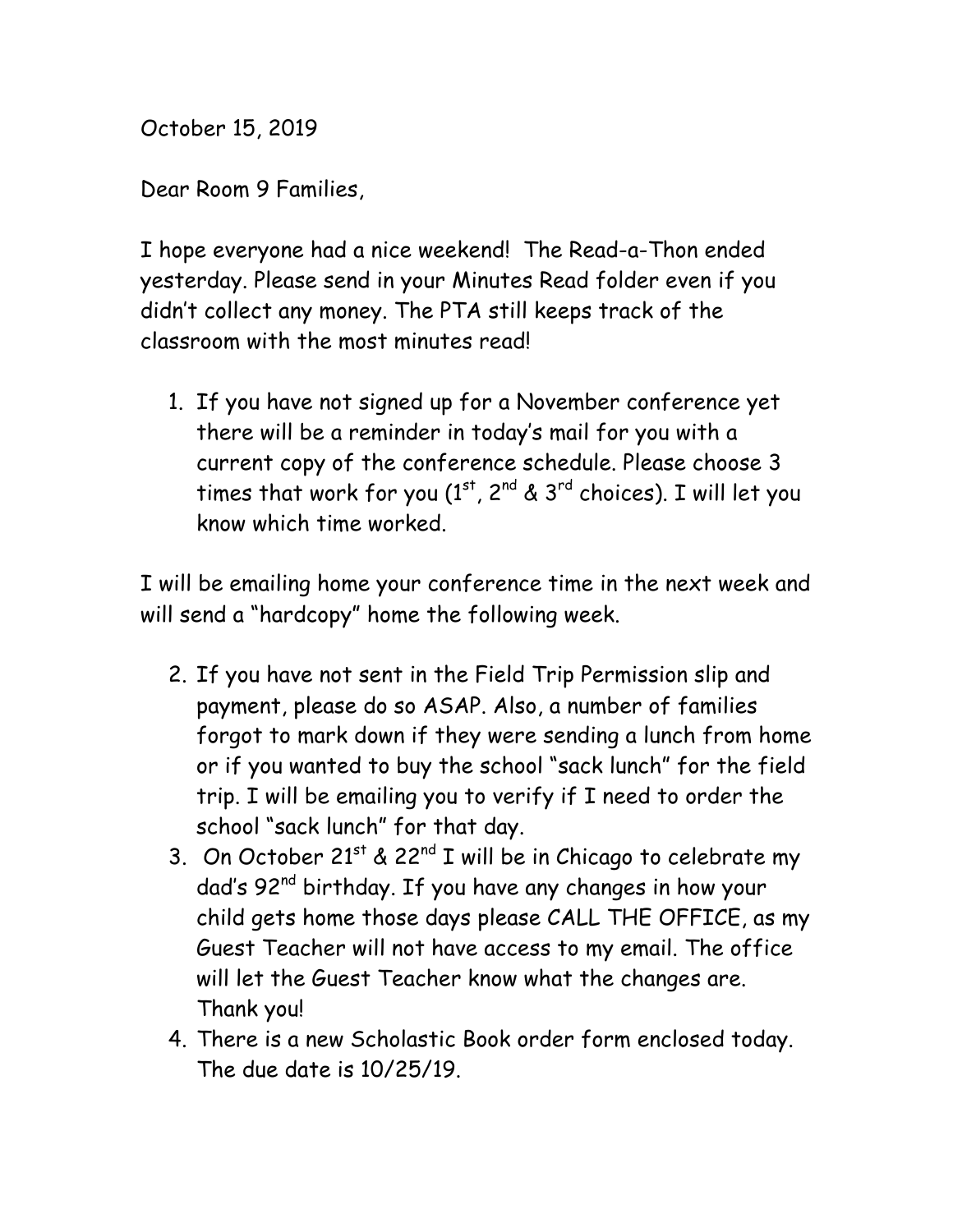**Reading:** We officially began our reading rotations with our Reading Teachers Mrs. Kessinger and Ms. Kaiserman. We had a great first day! In addition to our reading stations we are working on our HFW: **down, out, up, very**, and with the "**short i**" sound and blending words with it. Our comprehension strategy is "visualizing" and our Essential Question is "What is it like where you live?"

**Math:** We finished Unit 1 in our new Bridges curriculum. We worked on Number Sense and Measurement. We are beginning Unit 2 and will be working with Dominoes to help us add.

**Health**: We started our Health curriculum last week and will continue our lessons this week. We are talking about safe behavior.

**Science:** We began our Science curriculum on Monday. Our first Unit is on Liquids and Solids. There are 3 states of matter in our world, Liquid, Solid and Gas. We only study the first two in our lessons, but we do talk about Gas.

## **Important Information**

**1. Communication –** Please note that my email address is – cindy**.**mccormick@shorelineschools**.**org The easiest way to contact me is through email. You may also call the school at 206-393-4338. In addition, I have a webpage that can be accessed from the Echo Lake website that has classroom information.